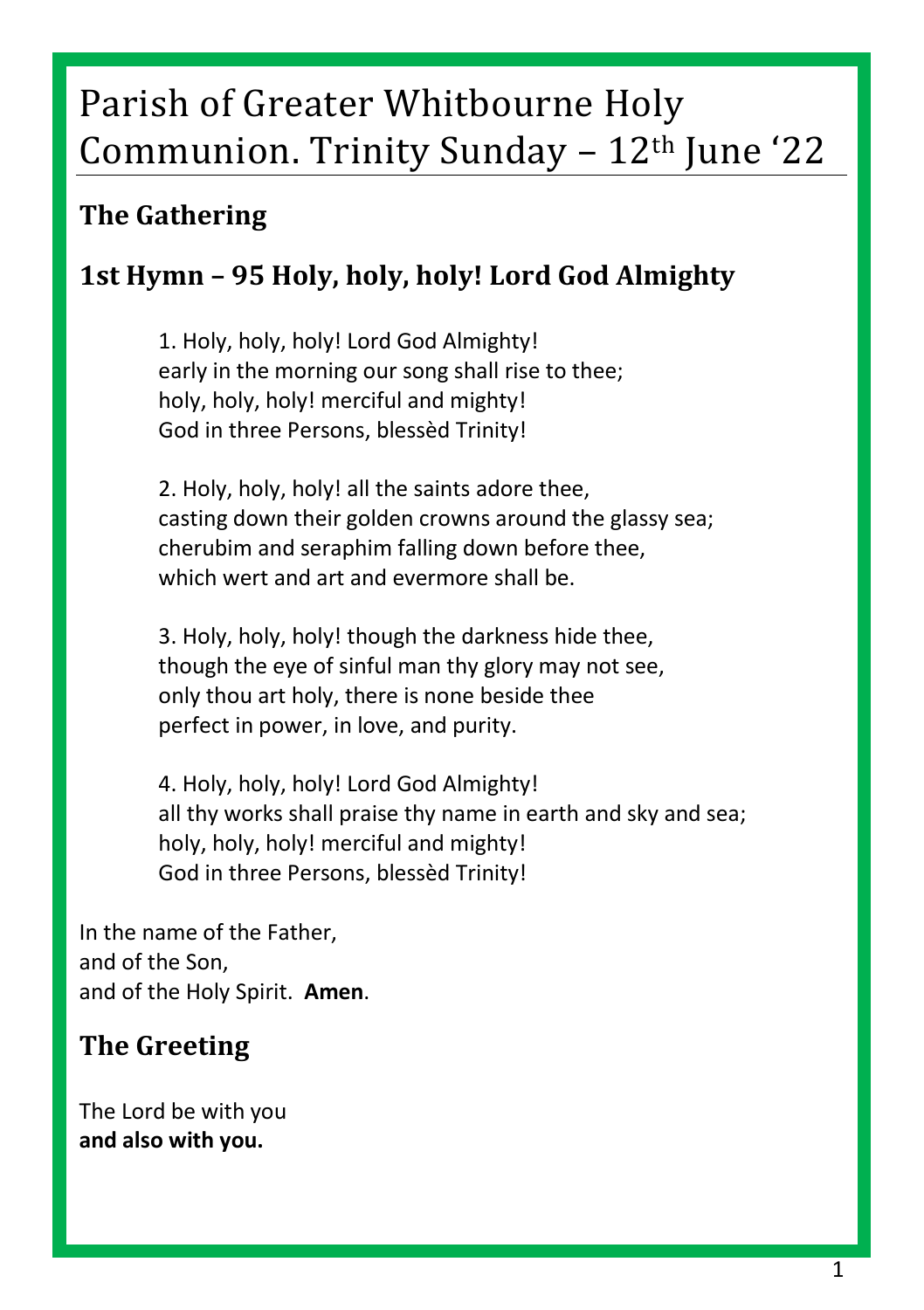# **Prayer of Preparation**

**Almighty God, to whom all hearts are open, all desires known, and from whom no secrets are hidden: cleanse the thoughts of our hearts by the inspiration of your Holy Spirit, that we may perfectly love you, and worthily magnify your holy name; through Christ our Lord. Amen.**

### **Prayers of Penitence**

God the Father forgives us in Christ and heals us by the Holy Spirit. Let us therefore put away all anger and bitterness, all slander and malice, and confess our sins to God our redeemer.

**Almighty God, our heavenly Father, we have sinned against you, through our own fault, in thought, and word, and deed, and in what we have left undone. We are heartily sorry, and repent of all our sins. For your Son our Lord Jesus Christ's sake, forgive us all that is past; and grant that we may serve you in newness of life to the glory of your name. Amen.**

Almighty God, who forgives all who truly repent, have mercy upon *us*, pardon and deliver *us* from all *our* sins, confirm and strengthen *us* in all goodness, and keep *us* in life eternal; through Jesus Christ our Lord. **Amen**.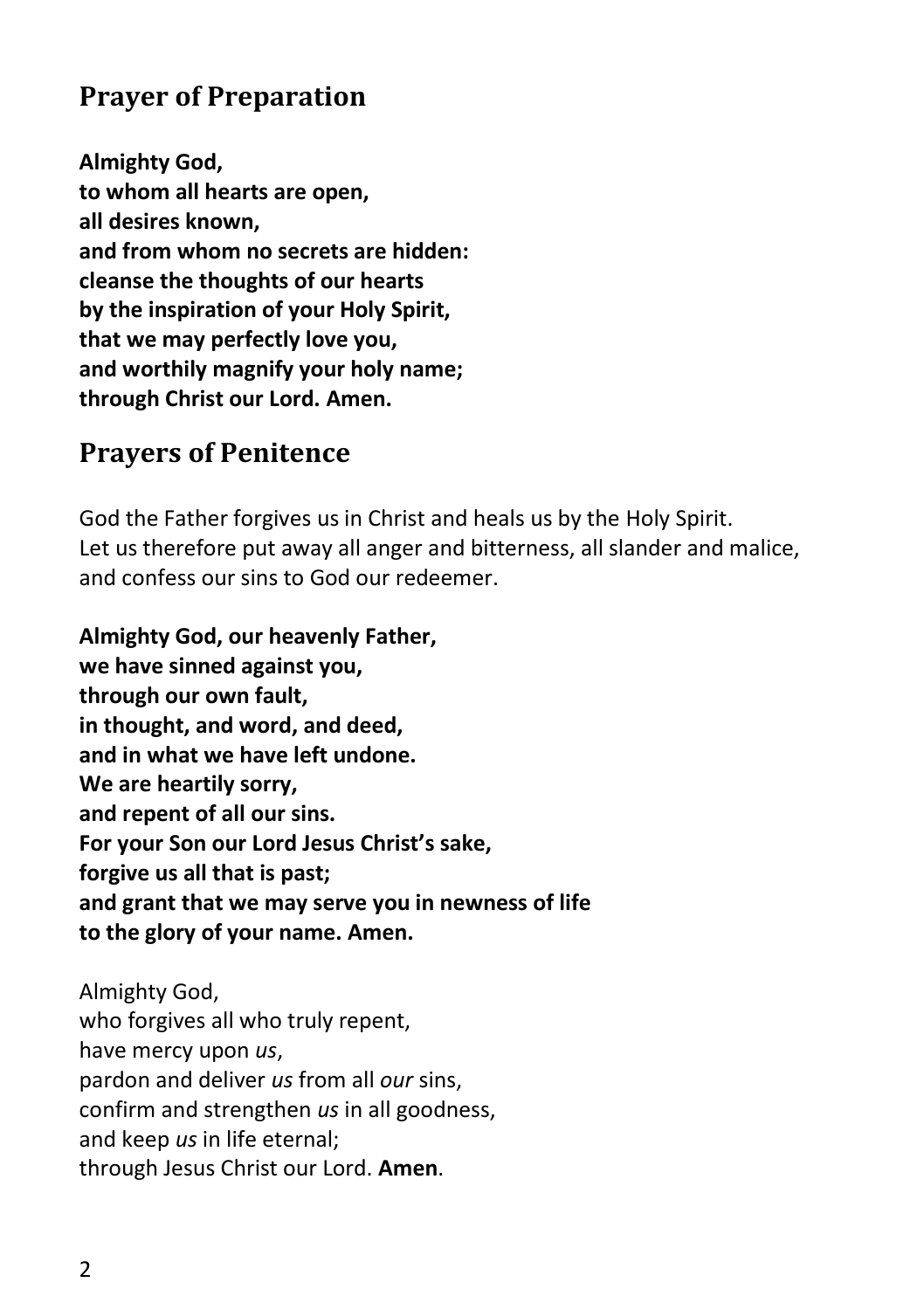# **The Gloria**

**Glory to God in the highest, and peace to his people on earth.**

**Lord God, heavenly King, almighty God and Father, we worship you, we give you thanks, we praise you for your glory.**

**Lord Jesus Christ, only Son of the Father, Lord God, Lamb of God, you take away the sin of the world: have mercy on us; you are seated at the right hand of the Father: receive our prayer.**

**For you alone are the Holy One, you alone are the Lord, you alone are the Most High, Jesus Christ, with the Holy Spirit, in the glory of God the Father. Amen.**

# **The Collect for Trinity Sunday**

Almighty and everlasting God, you have given us your servants grace, by the confession of a true faith, to acknowledge the glory of the eternal Trinity and in the power of the divine majesty to worship the Unity: keep us steadfast in this faith, that we may evermore be defended from all adversities; through Jesus Christ your Son our Lord, who is alive and reigns with you, in the unity of the Holy Spirit, one God, now and for ever. **Amen**.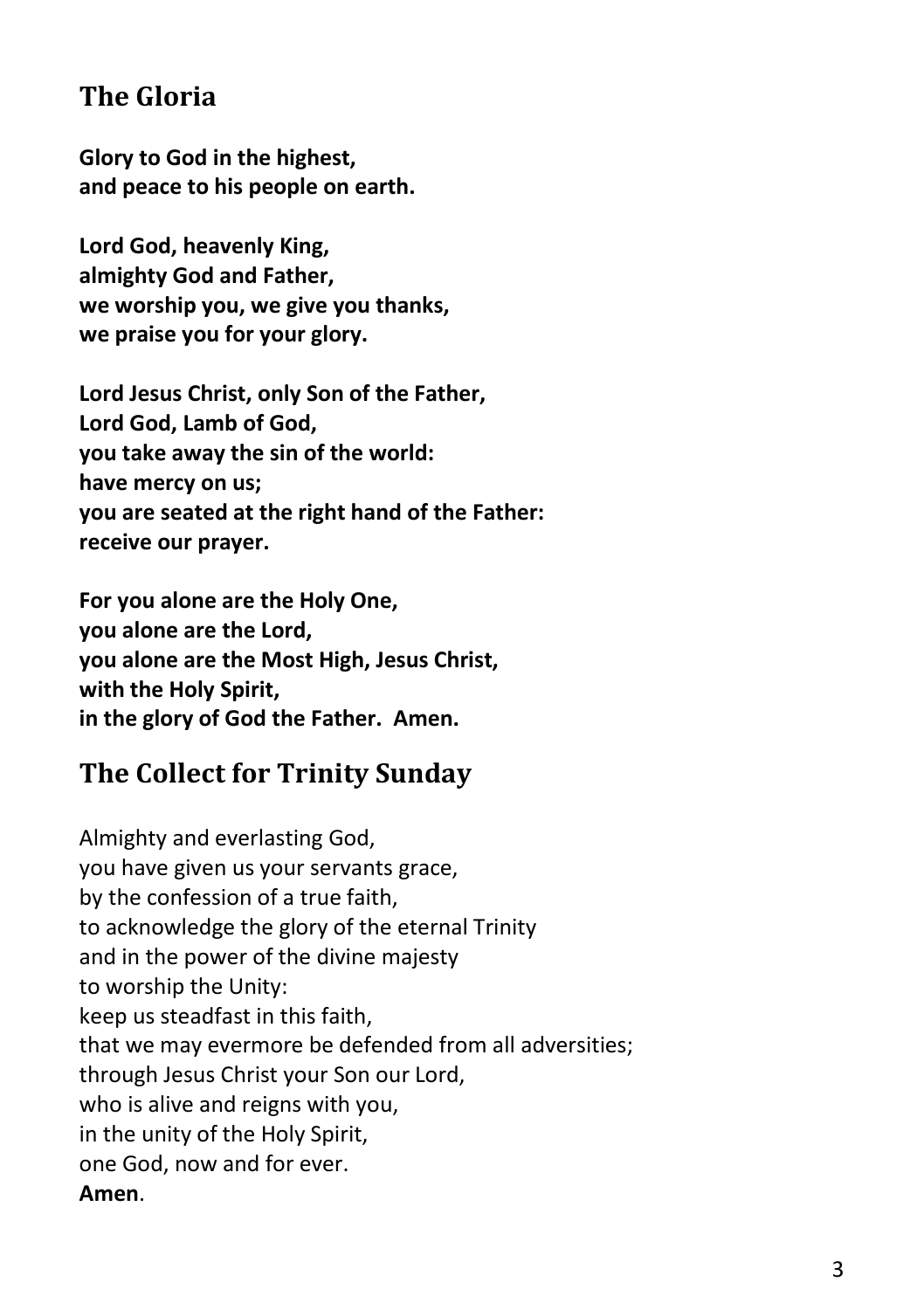### **The Liturgy of the Word**

#### **FIRST READING Proverbs 8:1-4. 22-31**

A reading from the book of Proverbs.

Thus says the wisdom of God: Does not wisdom call, and does not understanding raise her voice? On the heights, beside the way, at the crossroads she takes her stand; beside the gates in front of the town, at the entrance of the portals she cries out: "To you, O people, I call, and my cry is to all that live. The LORD created me at the beginning of his work, the first of his acts of long ago. Ages ago I was set up, at the first, before the beginning of the earth. When there were no depths I was brought forth, when there were no springs abounding with water. Before the mountains had been shaped, before the hills, I was brought forth – when he had not yet made earth and fields, or the world's first bits of soil. When he established the heavens, I was there, when he drew a circle on the face of the deep, when he made firm the skies above, when he established the fountains of the deep, when he assigned to the sea its limit, so that the waters might not transgress his command, when he marked out the foundations of the earth, then I was beside him, like a master worker; and I was daily his delight, rejoicing before him always, rejoicing in his inhabited world and delighting in the human race."

#### **PSALM Psalm 8**

R How exalted is your name in all the world!

O Lord our governor, how exalted is your name in all the world! Out of the mouths of infants and children your majesty is praised above the heavens. You have set up a stronghold against your adversaries,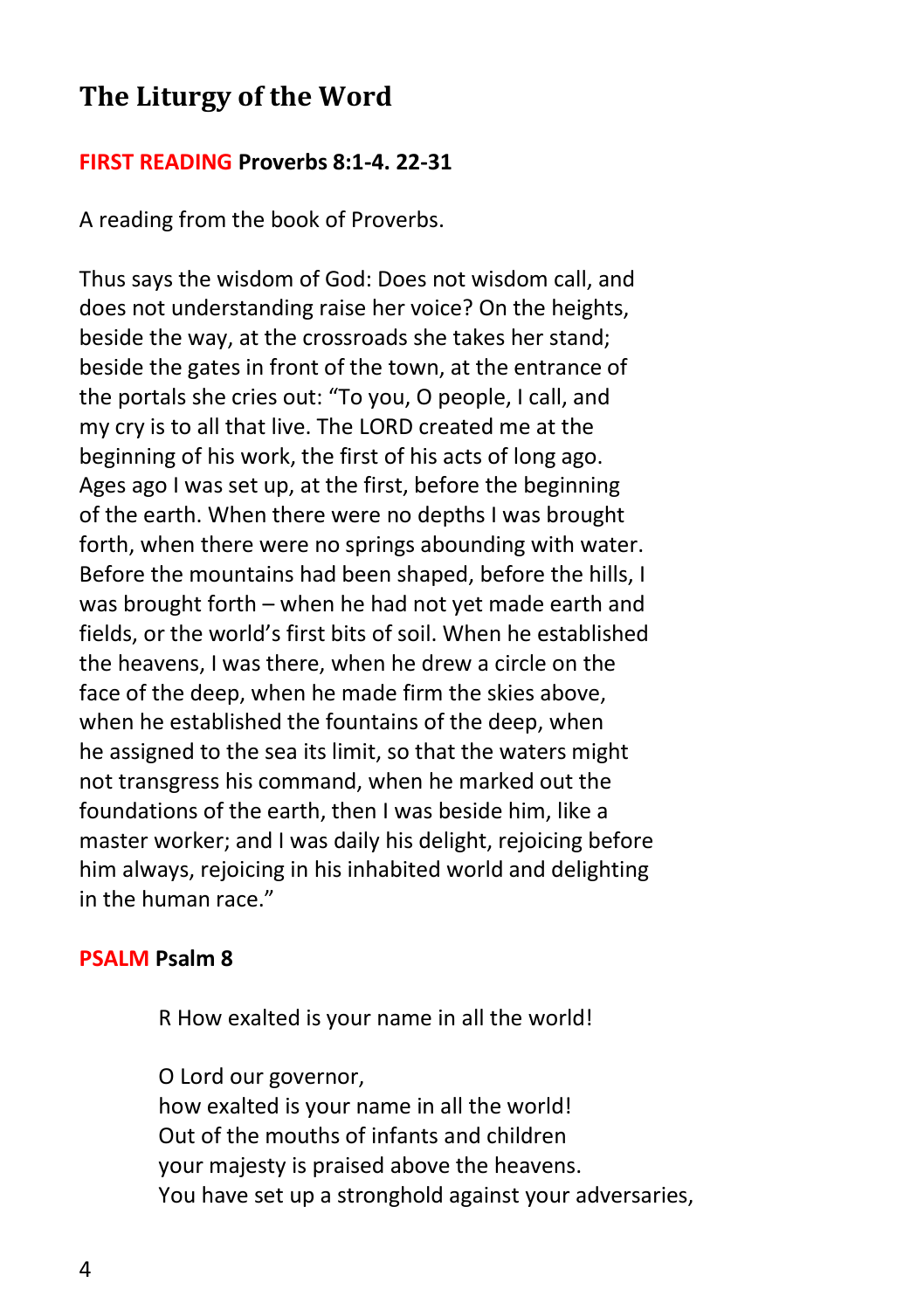to quell the enemy and the avenger. R

When I consider your heavens, the work of your fingers, the moon and the stars you have set in their courses, What are mortals, that you should be mindful of them? mere human beings, that you should seek them out? You have made them little lower than the angels; you adorn them with glory and honour. R

You give them mastery over the works of your hands; and put all things under their feet, All sheep and oxen, even the wild beasts of the field, The birds of the air, the fish of the sea, and whatsoever walks in the paths of the sea. O Lord our governor, how exalted is your name in all the world! R

#### **SECOND READING Romans 5:1-5**

A reading from the letter of Paul to the Romans.

Since we are justified by faith, we have peace with God through our Lord Jesus Christ, through whom we have obtained access to this grace in which we stand; and we boast in our hope of sharing the glory of God. And not only that, but we also boast in our sufferings, knowing that suffering produces endurance, and endurance produces character, and character produces hope, and hope does not disappoint us, because God's love has been poured into our hearts through the Holy Spirit that has been given to us.

This is the word of the Lord. **Thanks be to God.**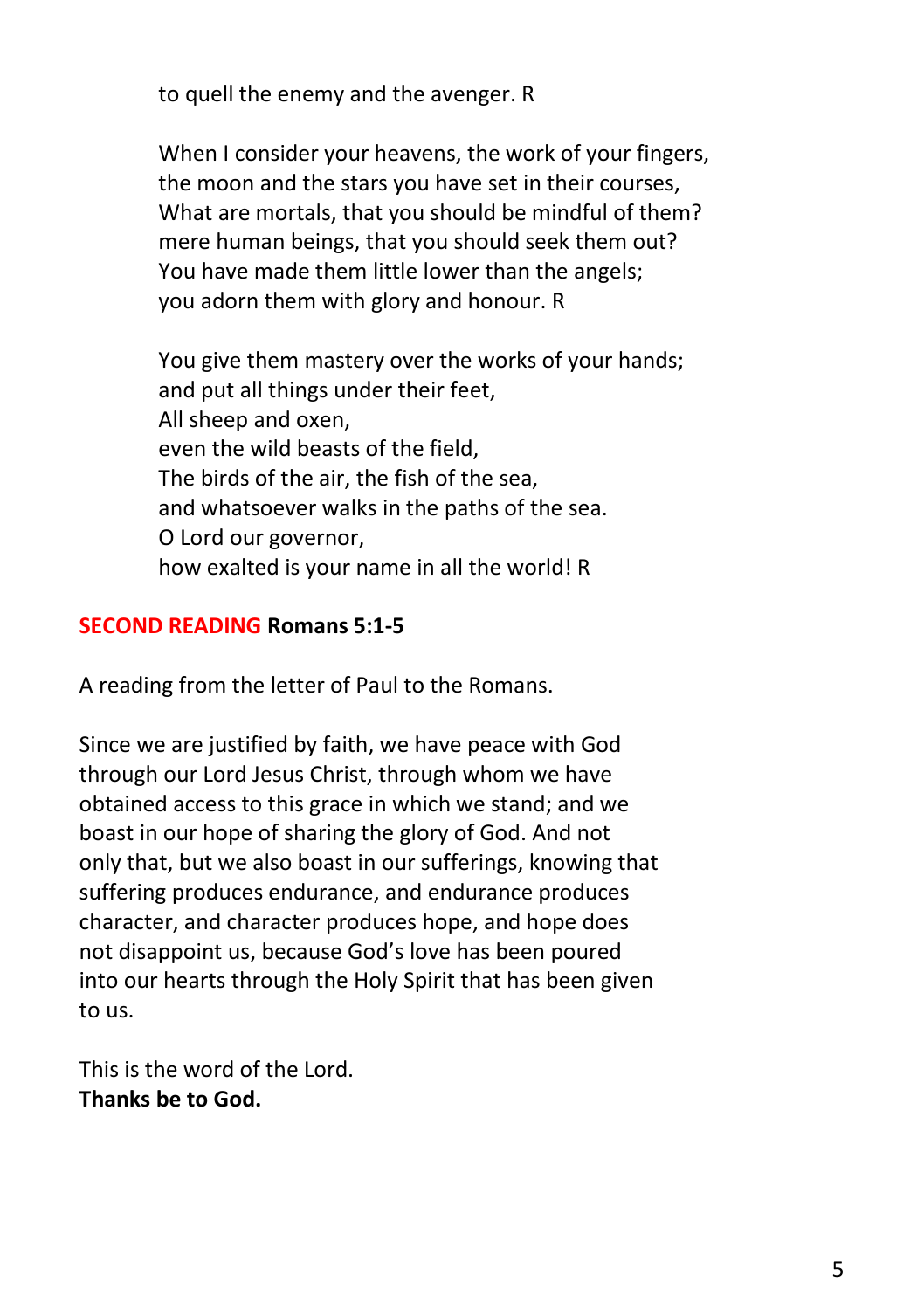# **2nd Hymn – 355 Father all-powerful (pt 1)**

1. Father all-pow-erful, thine is the kingdom, thine is the pow-er, the glory of love; gently thou carest for each of thy children, lovingly sending thy Son from above.

3. Crucified Jesus, thou bearest our wickedness, now thou art risen that all men may live; mighty Redeemer, despite our unworthiness, thou in thy mercy our sins dost forgive.

5. Comforter, Spirit, thou camest at Pentecost, pouring thy grace on thy Church here below; still thou dost feed us by prayer and by sacrament, till all creation thy glory shall know.

7. Holiest Trinity, perfect in Unity, bind in thy love every nation and race: may we adore thee for time and eternity, Father, Redeemer, and Spirit of grace.

#### **GOSPEL READING – John 16:12-15**

Alleluia, alleluia.

Glory to the Father, and to the Son, and to the Holy Spirit, one God, who was, and who is, and who is to come, the Almighty. **Alleluia**.

Hear the Gospel of our Lord Jesus Christ according to John **Glory to you, O Lord.**

Jesus said to his disciples: "I still have many things to say to you, but you cannot bear them now. When the Spirit of truth comes, he will guide you into all the truth; for he will not speak on his own, but will speak whatever he hears, and he will declare to you the things that are to come. He will glorify me, because he will take what is mine and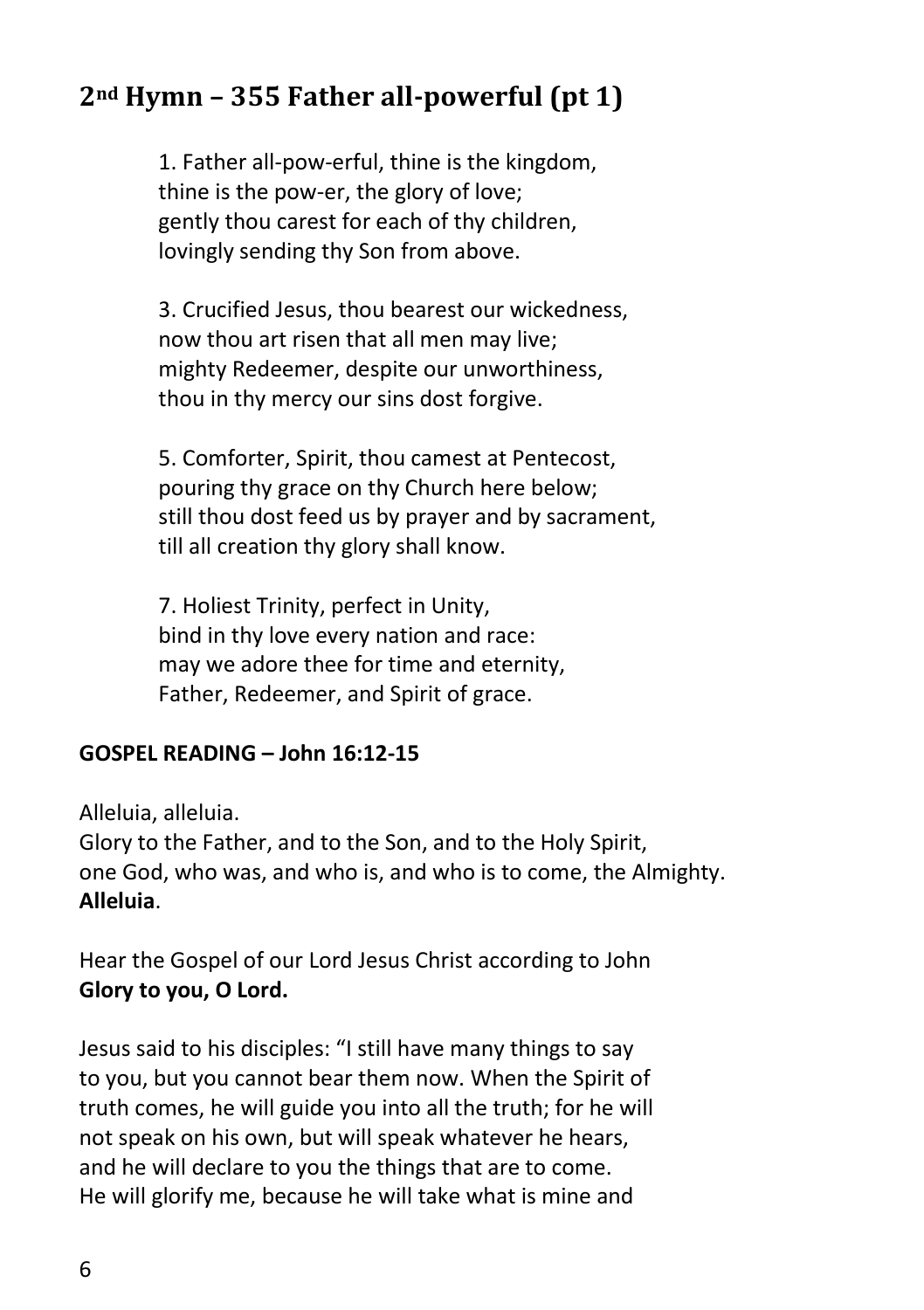declare it to you. All that the Father has is mine. For this reason I said that he will take what is mine and declare it to you."

This is the Gospel of the Lord. **Praise to you, O Christ.**

#### **Sermon**

# **The Creed**

**We believe in one God, the Father, the Almighty, maker of heaven and earth, of all that is, seen and unseen.**

**We believe in one Lord, Jesus Christ, the only Son of God, eternally begotten of the Father, God from God, Light from Light, true God from true God, begotten, not made, of one Being with the Father; through him all things were made. For us and for our salvation he came down from heaven, was incarnate from the Holy Spirit and the Virgin Mary and was made man. For our sake he was crucified under Pontius Pilate; he suffered death and was buried. On the third day he rose again in accordance with the Scriptures; he ascended into heaven and is seated at the right hand of the Father. He will come again in glory to judge the living and the dead, and his kingdom will have no end.**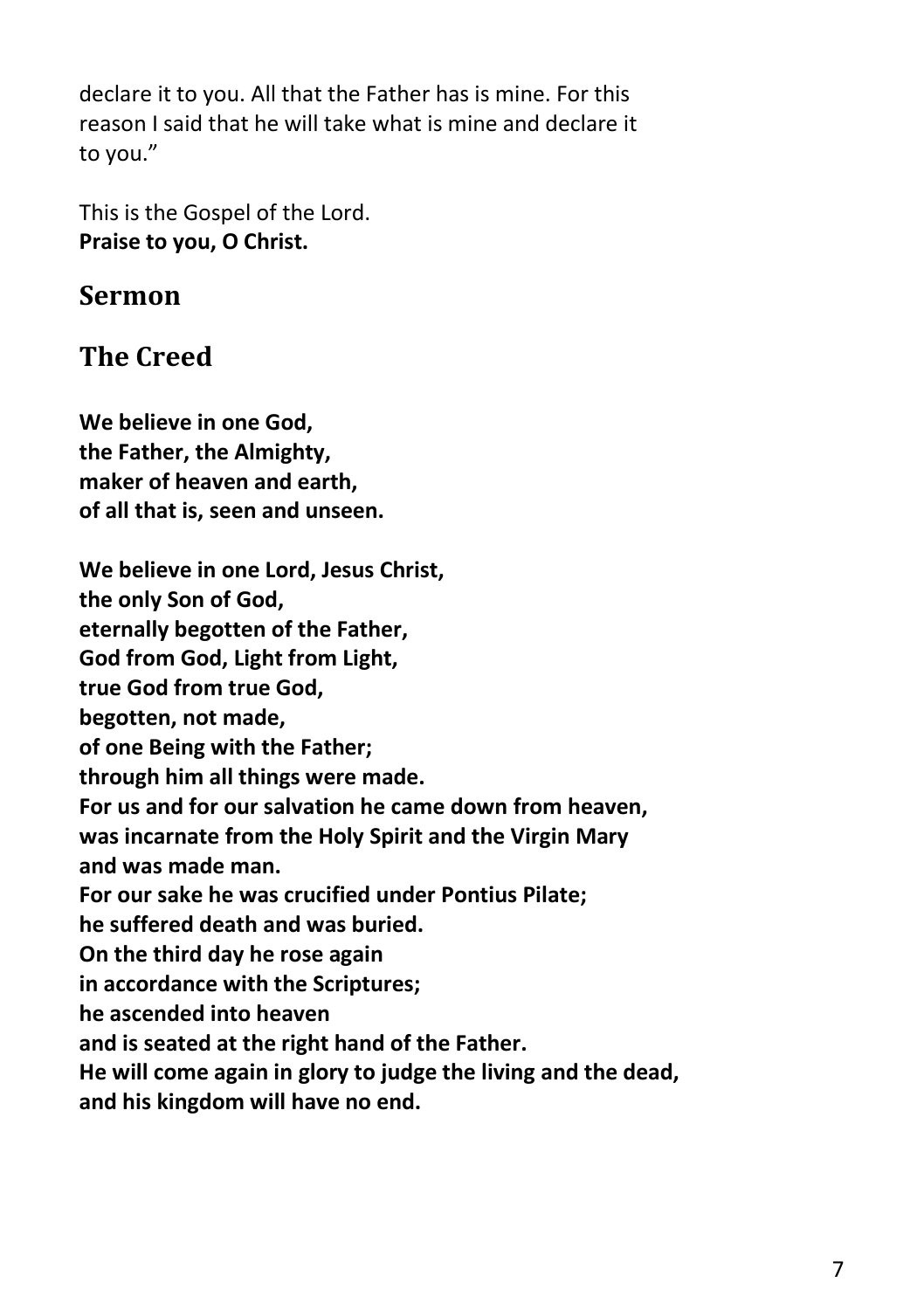**We believe in the Holy Spirit, the Lord, the giver of life, who proceeds from the Father and the Son, who with the Father and the Son is worshipped and glorified, who has spoken through the prophets.**

**We believe in one holy catholic and apostolic Church. We acknowledge one baptism for the forgiveness of sins. We look for the resurrection of the dead, and the life of the world to come. Amen.**

### **Prayers of Intercession**

We come boldly to the throne of grace, praying to the almighty God, Father, Son, and Holy Spirit for mercy and grace.

**We plead before your throne in heaven.**

Father of heaven, whose love profound a ransom for our souls has found: We pray for the world, created by your love, for its nations and governments…

…

Extend to them your peace, pardoning love, mercy and grace. **We plead before your throne in heaven.**

Almighty Son, incarnate Word, our Prophet, Priest, Redeemer, Lord: We pray for the Church, created for your glory, for its ministry to reflect those works of yours …

…

Extend to us your salvation, growth, mercy and grace. **We plead before your throne in heaven.**

Eternal Spirit, by whose breath the soul is raised from sin and death: We pray for families and individuals, created in your image, for the lonely, the bereaved, the sick and the dying …

…

Breathe on them the breath of life and bring them to your mercy and grace. **We plead before your throne in heaven.**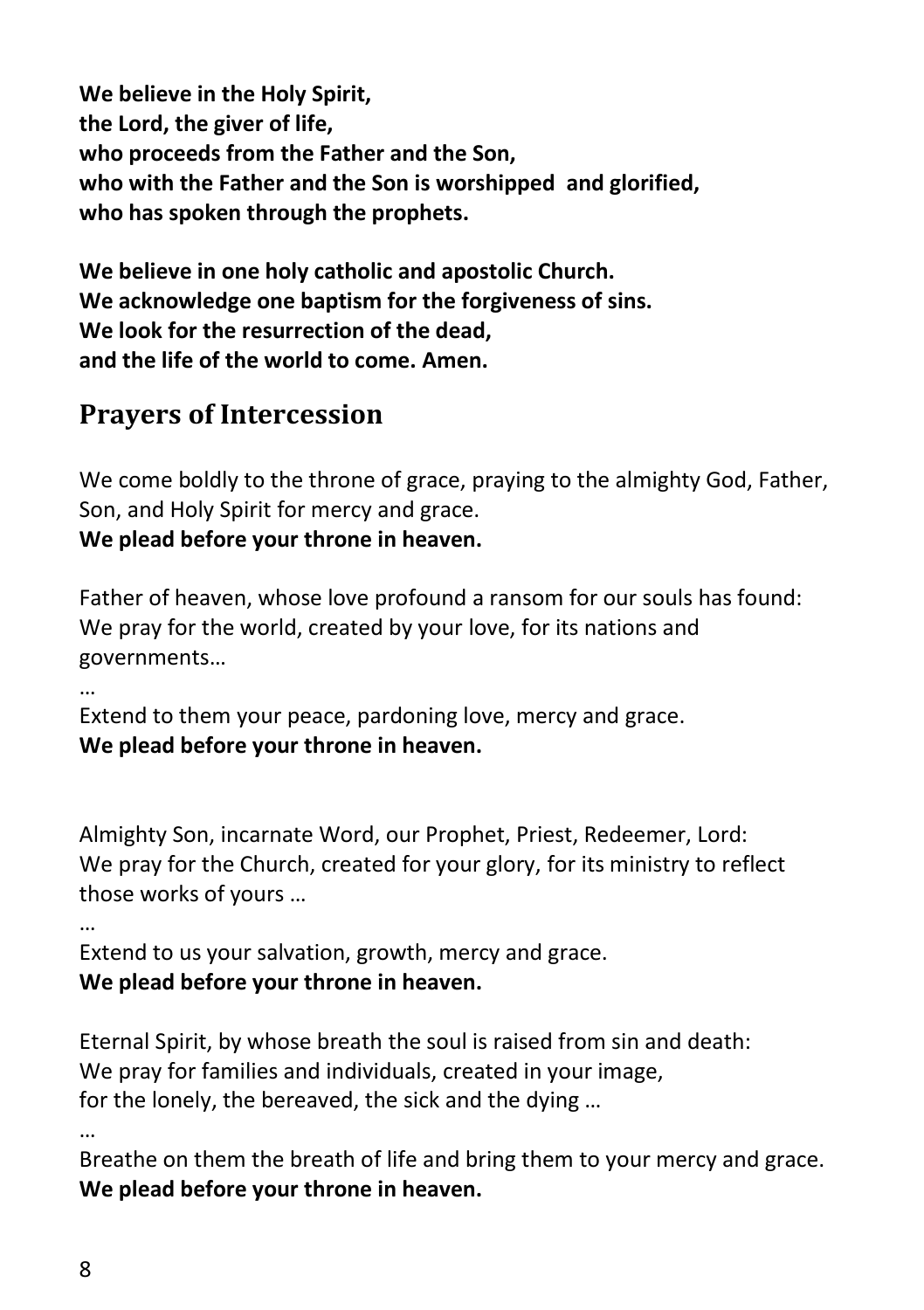Thrice holy! Father, Spirit, Son, Mysterious Godhead, Three in One: We pray for ourselves, for your Church, for all whom we remember before you …

…

Bring us all to bow before your throne in heaven, to receive life and pardon, mercy and grace for all eternity, as we worship you, saying,

**Holy, holy, holy Lord, God of power and might, heaven and earth are full of your glory. Hosanna in the highest. Amen.**

# **The Liturgy of the Sacrament**

# **The Peace**

Peace to you from God our heavenly Father. Peace from his Son Jesus Christ who is our peace. Peace from the Holy Spirit, the life-giver.

The peace of the Lord be always with you **and also with you.** 

Let us offer one another a sign of peace.

# **Preparation of the Table**

# **Taking of the Bread and Wine**

# **3rd Hymn – 246 Just as I am**

1. Just as I am, without one plea but that thy blood was shed for me, and that thou bidst me come to thee, O Lamb of God, I come.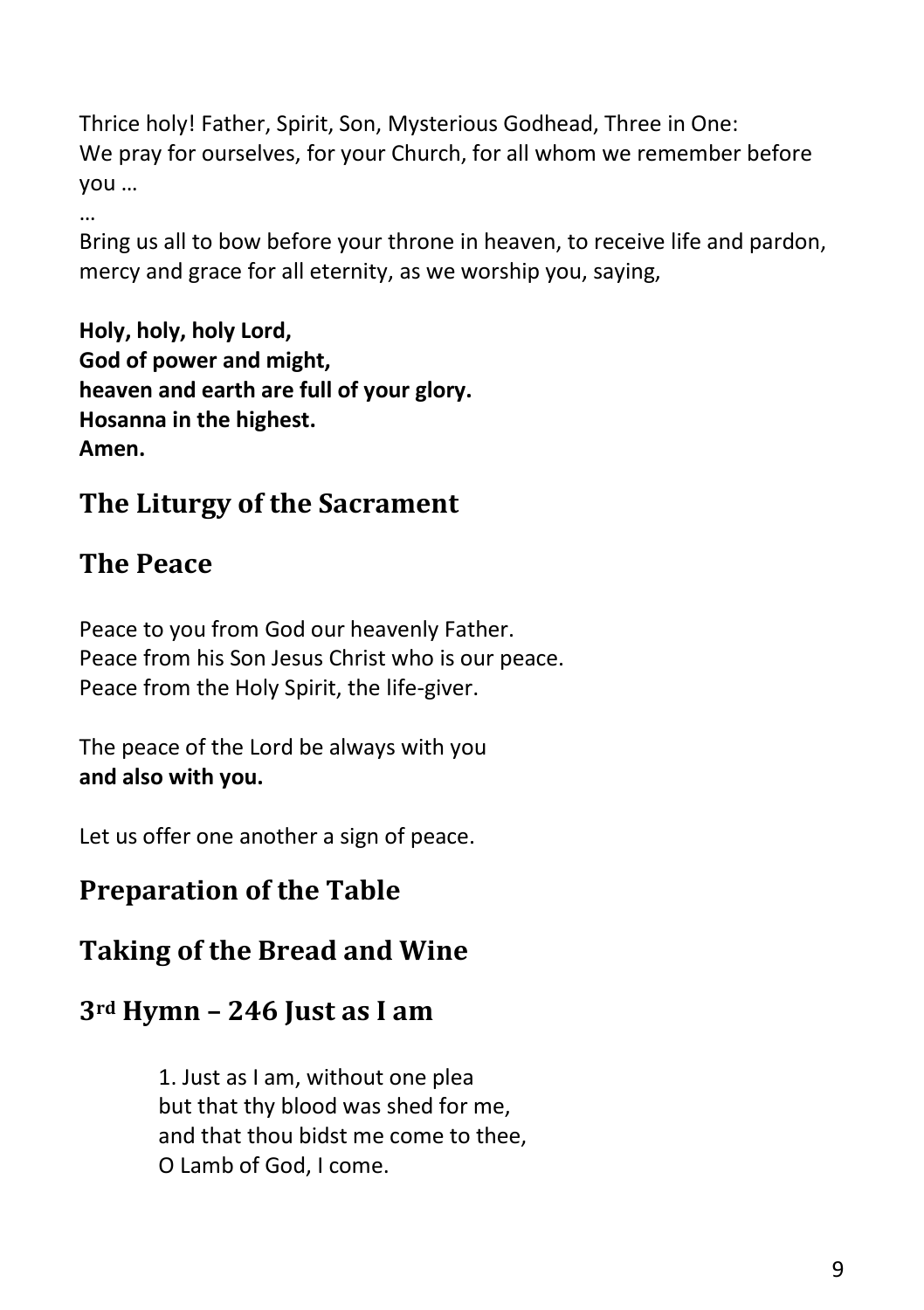2. Just as I am, though tossed about with many a conflict, many a doubt, fightings and fears within, without, O Lamb of God, I come.

3. Just as I am, poor, wretched, blind; sight, riches, healing of the mind, yea, all I need, in thee to find, O Lamb of God, I come.

4. Just as I am, thou wilt receive, wilt welcome, pardon, cleanse, relieve: because thy promise I believe, O Lamb of God, I come.

5. Just as I am (thy love unknown has broken every barrier down), now to be thine, yea, thine alone, O Lamb of God, I come.

6. Just as I am, of that free love the breadth, length, depth, and height to prove, here for a season, then above, O Lamb of God, I come.

Holy God, holy and strong, holy and immortal, give us the bread of everlasting life, and make us branches of the true vine. **Amen**.

### **The Eucharistic Prayer**

The Lord is here. **His Spirit is with us.**

Lift up your hearts. **We lift them to the Lord.**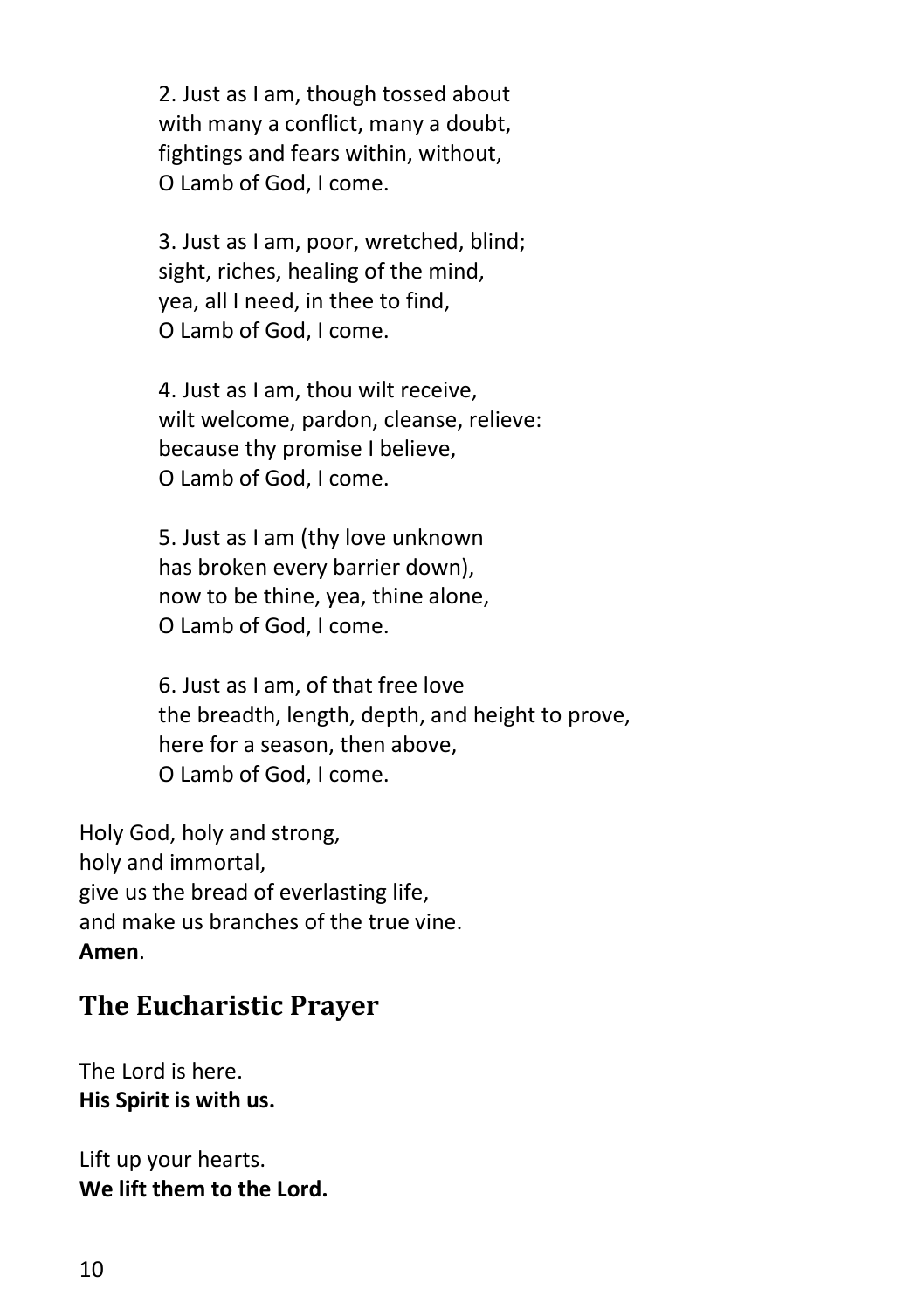Let us give thanks to the Lord our God. **It is right to give thanks and praise.**

It is indeed right, our duty and our joy, always and everywhere to give you thanks, holy Father, almighty and eternal God. For with your only-begotten Son and the Holy Spirit you are one God, one Lord. All that you reveal of your glory, the same we believe of the Son and of the Holy Spirit, without any difference or inequality. We, your holy Church, acclaim you, Father of majesty unbounded, your true and only Son, worthy of all worship, and the Holy Spirit, advocate and guide. Three Persons we adore, one in being and equal in majesty. And so with angels and archangels, with cherubim and seraphim, we sing for ever of your glory:

> **Holy, holy, holy Lord, God of power and might, heaven and earth are full of your glory. Hosanna in the highest. Blessed is he who comes in the name of the Lord. Hosanna in the highest.**

Accept our praises, heavenly Father, through your Son our Saviour Jesus Christ, and as we follow his example and obey his command, grant that by the power of your Holy Spirit these gifts of bread and wine may be to us his body and his blood;

who, in the same night that he was betrayed, took bread and gave you thanks;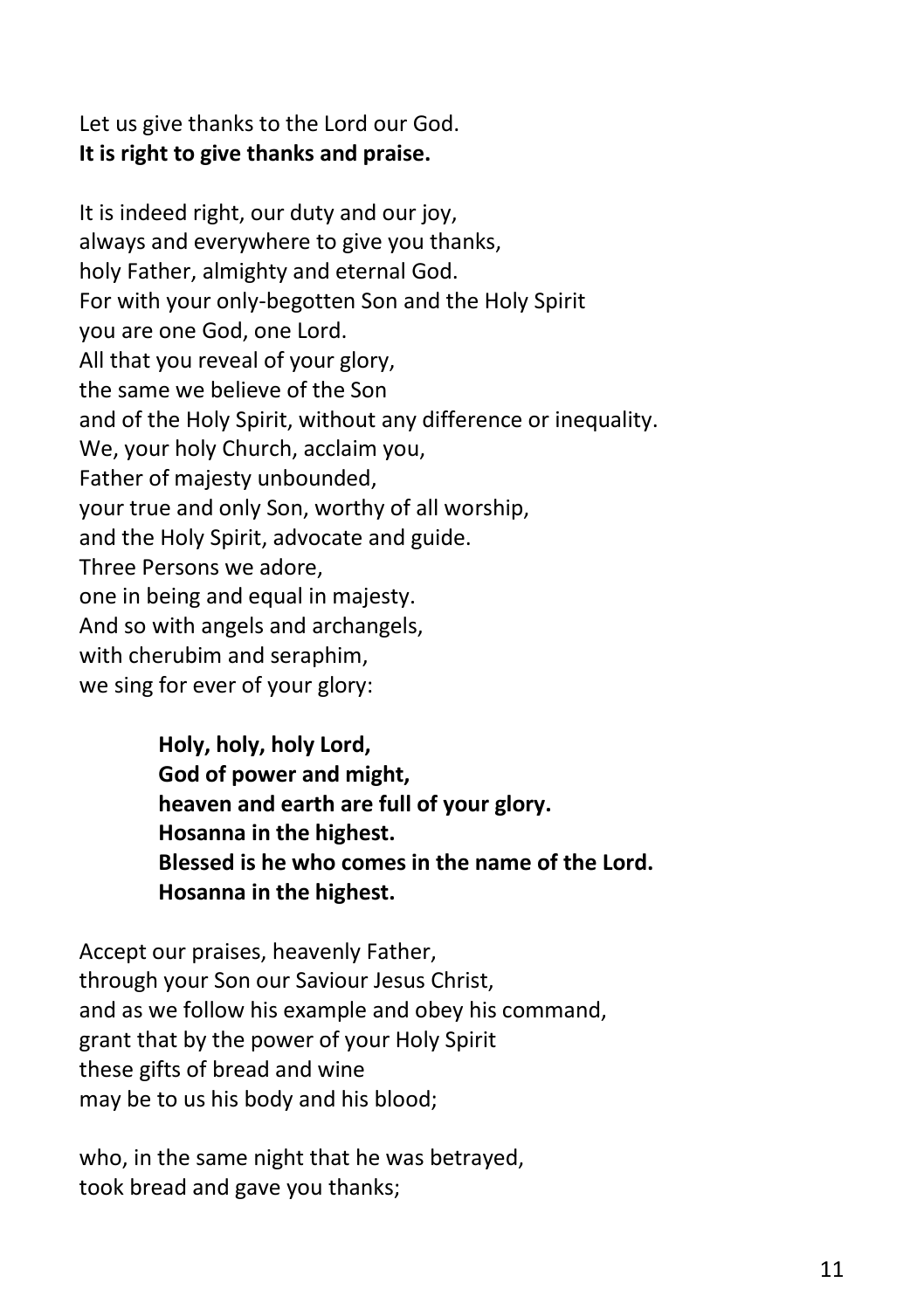he broke it and gave it to his disciples, saying: Take, eat; this is my body which is given for you; do this in remembrance of me.

In the same way, after supper he took the cup and gave you thanks; he gave it to them, saying: Drink this, all of you; this is my blood of the new covenant, which is shed for you and for many for the forgiveness of sins. Do this, as often as you drink it, in remembrance of me.

Therefore, heavenly Father, we remember his offering of himself made once for all upon the cross; we proclaim his mighty resurrection and glorious ascension; we look for the coming of your kingdom, and with this bread and this cup we make the memorial of Christ your Son our Lord.

Great is the mystery of faith: **Christ has died: Christ is risen: Christ will come again.**

Accept through him, our great high priest, this our sacrifice of thanks and praise, and as we eat and drink these holy gifts in the presence of your divine majesty, renew us by your Spirit, inspire us with your love and unite us in the body of your Son, Jesus Christ our Lord.

Through him, and with him, and in him, in the unity of the Holy Spirit, with all who stand before you in earth and heaven,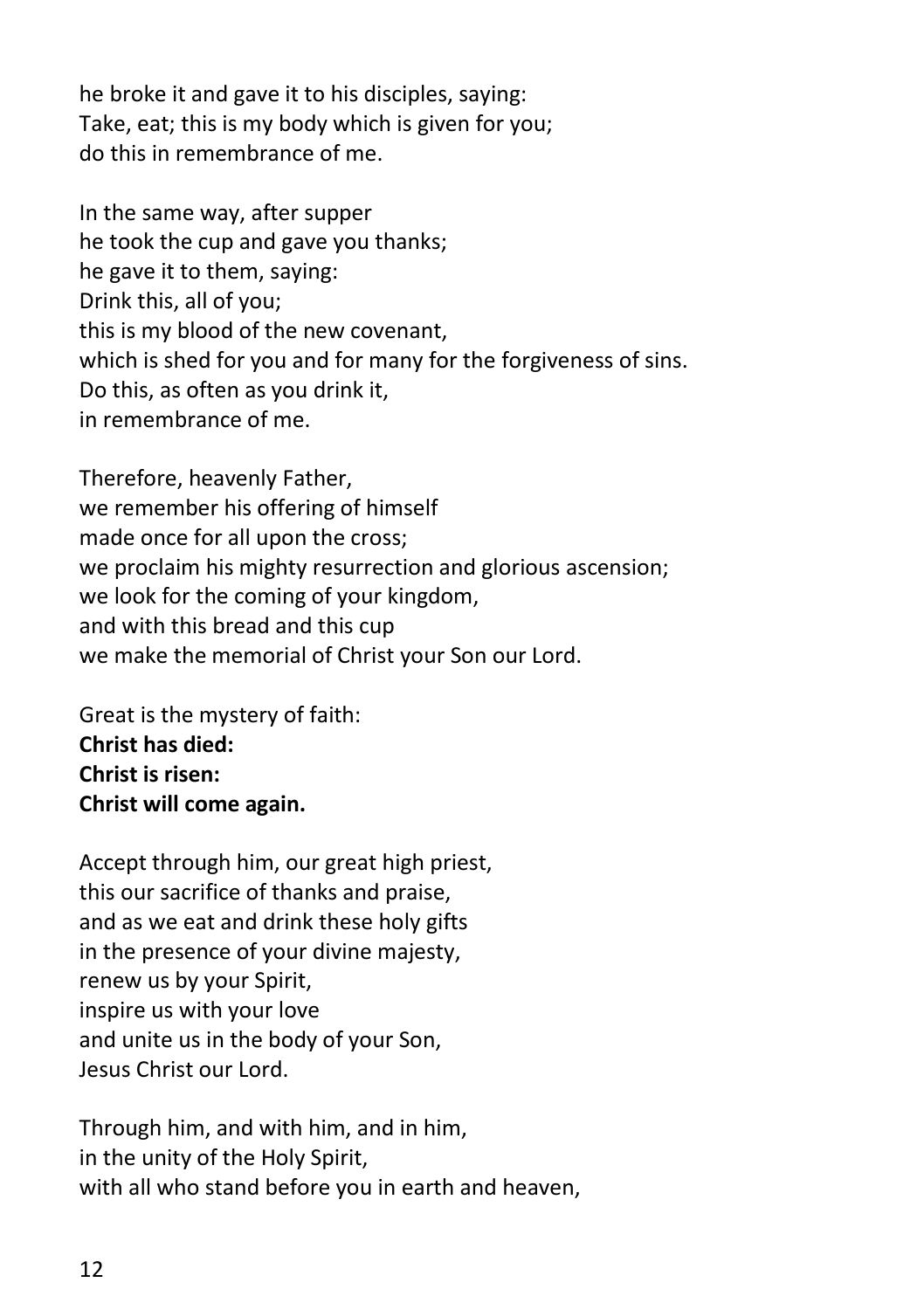we worship you, Father almighty, in songs of everlasting praise:

#### **Blessing and honour and glory and power be yours for ever and ever. Amen**.

# **The Lord's Prayer**

Let us pray with confidence as our Saviour has taught us

**Our Father, who art in heaven, hallowed be thy name; thy kingdom come; thy will be done; on earth as it is in heaven. Give us this day our daily bread. And forgive us our trespasses, as we forgive those who trespass against us. And lead us not into temptation; but deliver us from evil. For thine is the kingdom, the power and the glory, for ever and ever. Amen.**

# **Breaking of the Bread**

Every time we eat this bread and drink this cup, **we proclaim the Lord's death until he comes.**

> **Lamb of God, you take away the sin of the world, have mercy on us.**

> **Lamb of God, you take away the sin of the world, have mercy on us.**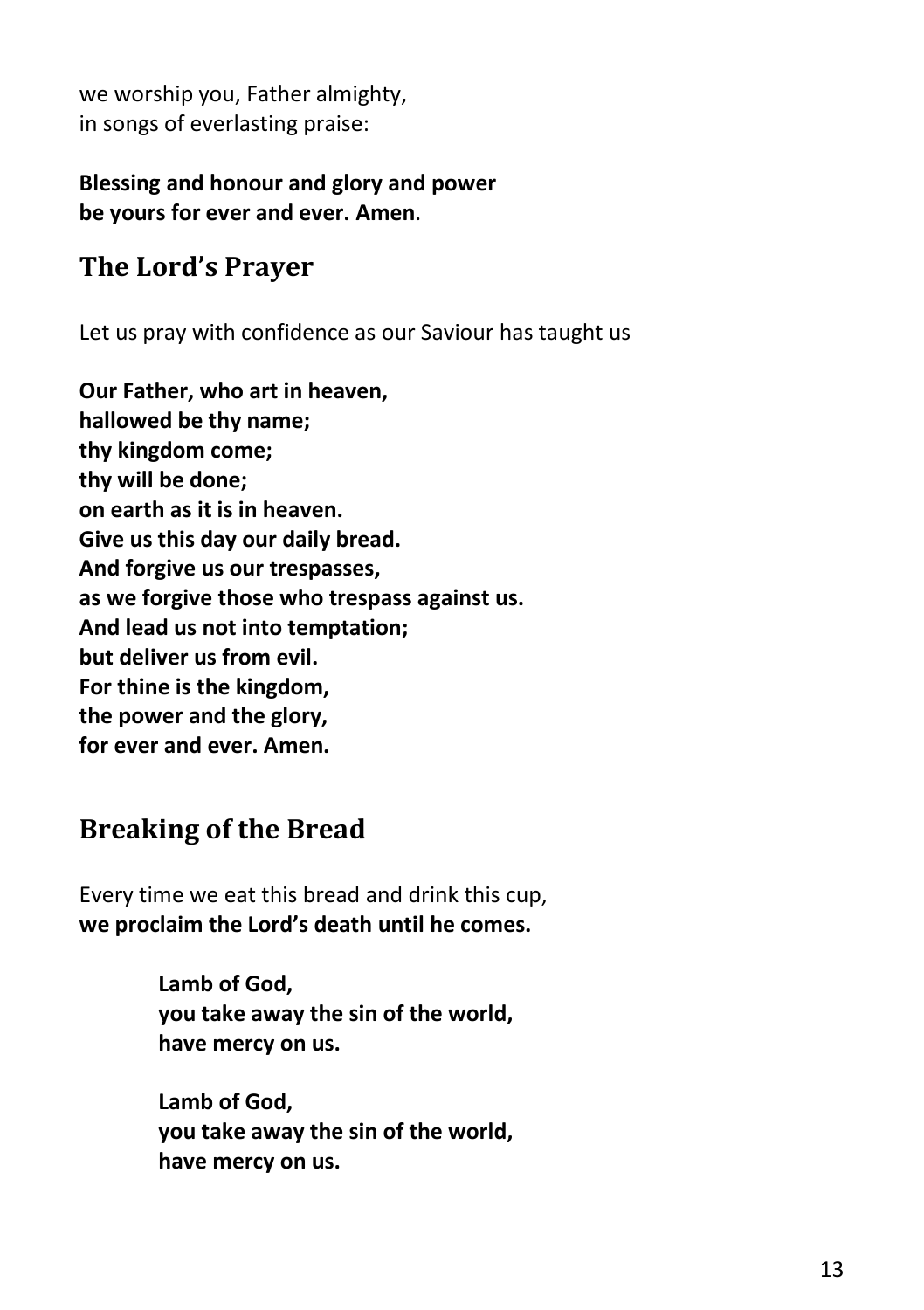**Lamb of God, you take away the sin of the world, grant us peace.**

# **Giving of Communion**

**We do not presume to come to this your table, merciful Lord, trusting in our own righteousness, but in your manifold and great mercies. We are not worthy so much as to gather up the crumbs under your table. But you are the same Lord whose nature is always to have mercy. Grant us therefore, gracious Lord, so to eat the flesh of your dear Son Jesus Christ and to drink his blood, that our sinful bodies may be made clean by his body and our souls washed through his most precious blood, and that we may evermore dwell in him, and he in us. Amen.**

# **Prayer after Communion**

Almighty and eternal God, you have revealed yourself as Father, Son and Holy Spirit, and live and reign in the perfect unity of love: hold us firm in this faith, that we may know you in all your ways and evermore rejoice in your eternal glory, who are three Persons yet one God, now and for ever. **Amen**.

**We thank you, Lord, that you have fed us in this sacrament, united us with Christ, and given us a foretaste of the heavenly banquet prepared for all peoples. Amen.**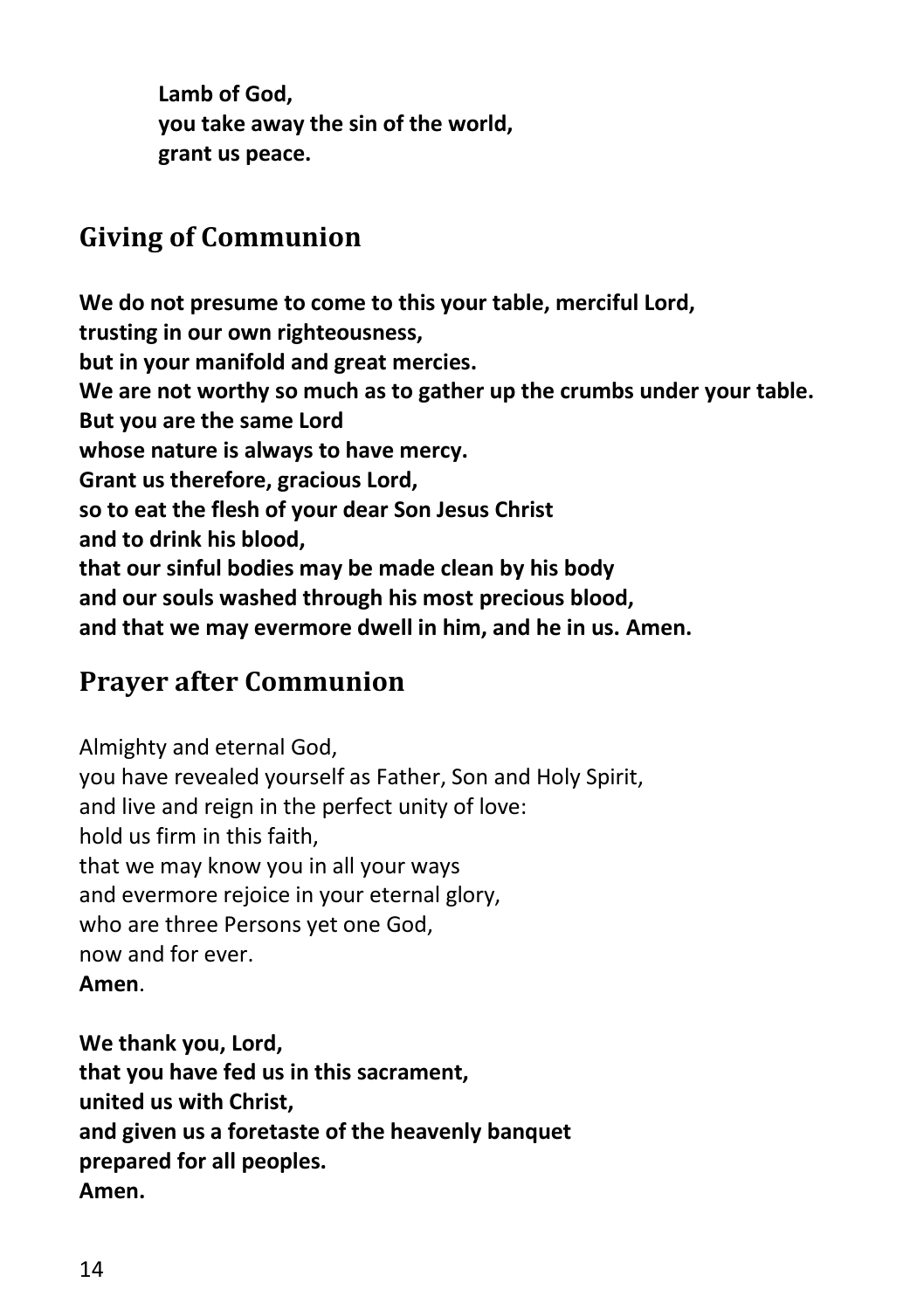### **The Dismissal**

#### **4th Hymn – 180 Thou, whose almighty word**

1. Thou, whose almighty word chaos and darkness heard, and took their flight; hear us, we humbly pray, and where the Gospel-day sheds not its glorious ray, let there be light.

2. Thou, who didst come to bring on thy redeeming wing healing and sight, health to the sick in mind, sight to the inly blind, O now to all mankind let there be light.

3. Spirit of truth and love, life-giving, holy Dove, speed forth thy flight; move on the water's face, bearing the lamp of grace, and in earth's darkest place let there be light.

4. Holy and blessèd Three, glorious Trinity, Wisdom, Love, Might; boundless as ocean's tide rolling in fullest pride, through the earth far and wide let there be light.